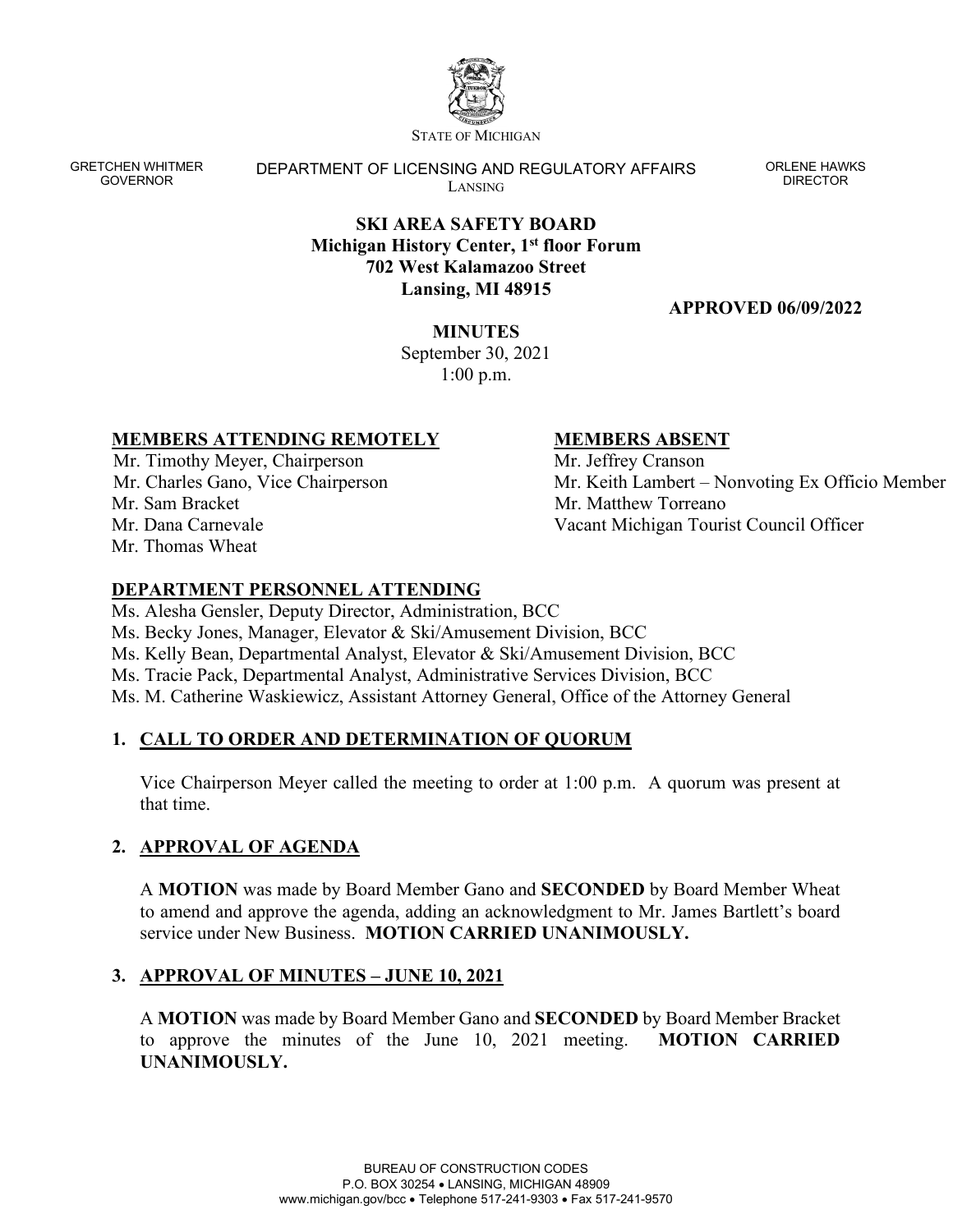### **4. NOMINATION AND ELECTION OF OFFICERS**

#### A. Chairperson

A **MOTION** was made by Board Member Gano and **SECONDED** by Board Member Wheat to nominate Vice Chairperson Timothy Meyer as Chairperson. **MOTION CARRIED UNANIMOUSLY.**

A **MOTION** was made by Vice Chairperson Meyer and **SECONDED** by Board Member Carnevale to nominate Board Member Gano as Vice Chairperson. **MOTION CARRIED UNANIMOUSLY.**

### **5. MEET AND GREET WITH LARA ADMINISTRATION**

LARA Deputy Director Pendleton was unable to attend during this portion of the meeting; therefore, this matter was tabled until she was able to arrive.

### **6. MODIFICATIONS**

A. Big Snow Resort – Blackjack Mountain

Mr. Bill Radtke's request for modification for Big Snow Resort – Blackjack Mountain was presented to the Board for relief from the requirements of ANSI B77-2017 4.3.4.3.1.

Mr. Radtke, Mountain Operations Manager of Big Snow Resort – Blackjack Mountain, was not present for the review.

A **MOTION** to discuss was made by Chairperson Meyer and **SECONDED** by Board Member Carnevale. **MOTION CARRIED UNANIMOUSLY.**

Following discussion, a **MOTION** was made by Vice Chairperson Gano and **SECONDED** by Board Member Carnevale to deny the modification request for Big Snow Resort – Blackjack Mountain as submitted as the request is in violation of the ANSI Code and due to lack of sufficient documentation to support the request. **MOTION CARRIED UNANIMOUSLY.**

LARA Deputy Director Pendleton arrived and introduced herself to the Board.

B. Big Snow Resort – Indianhead Mountain

Mr. Bill Radtke's request for extension of its current modification for Big Snow Resort – Indianhead Mountain was presented to the Board for relief from the requirements of ANSI B77-2017 4.3.4.3.1.

Mr. Radtke, Mountain Operations Manager of Big Snow Resort – Indianhead Mountain, was not present for the review.

A **MOTION** to discuss was made by Board Member Wheat and **SECONDED** by Vice